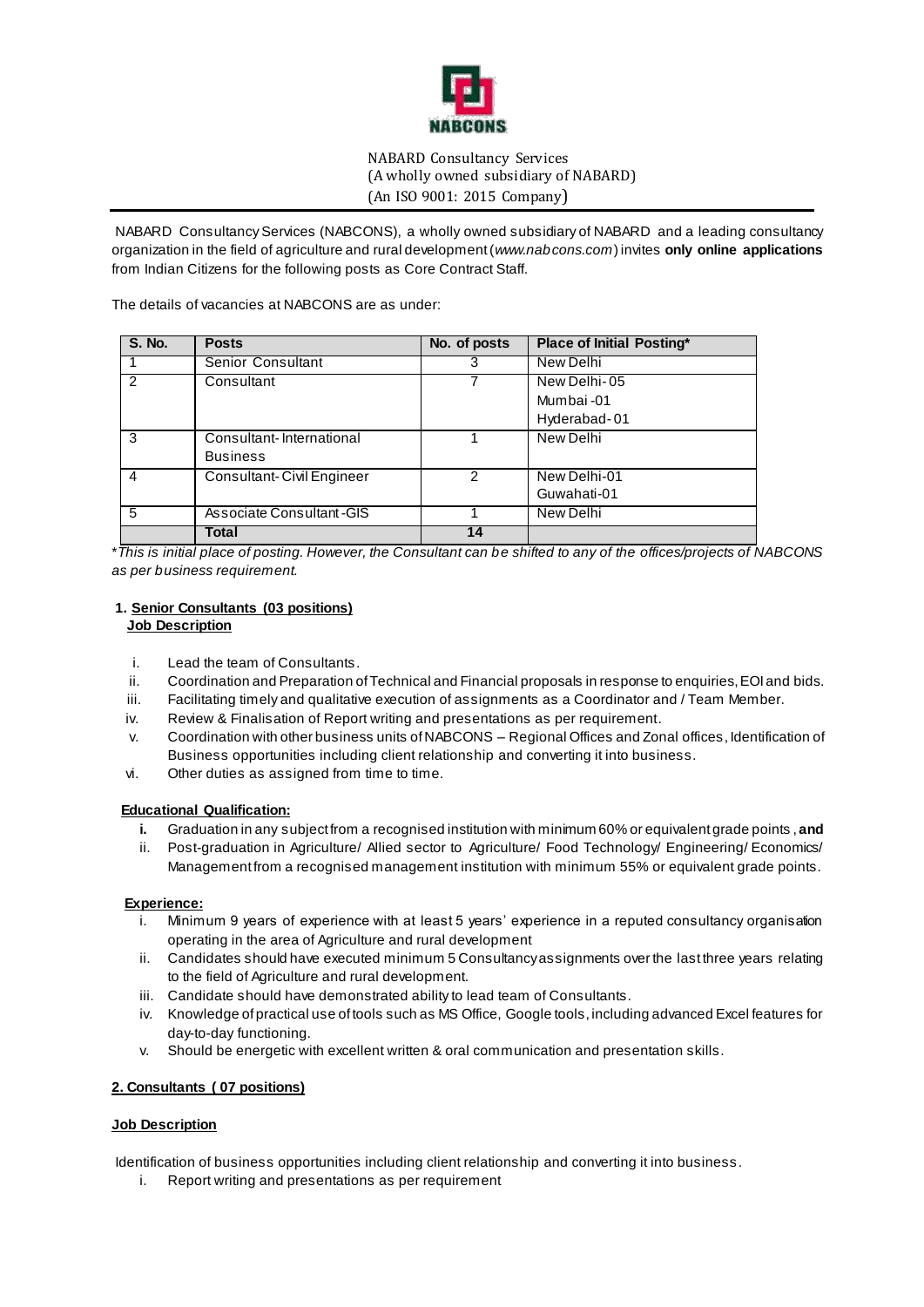- ii. Preparation of technical and financial proposals in response to enquiries, EOI and bids.
- iii. Identification of agencies with whom NABCONS may partner for business.
- iv. Facilitating timely and qualitative execution of assignments as a Coordinator and / Team Member.
- v. Other duties as assigned from time to time.

# **Educational Qualification**

- **i.** Graduation in any subject from a recognised institution with minimum 60% or equivalent grade points , **and**
- ii. Post-graduation in Agriculture/Allied sector to Agriculture/Food technology/ Engineering / Economics/ Management from a reputed institution with minimum 55% or equivalent grade points.

### **Experience:**

- i. Minimum 5 years of experience with at least 4 years' experience in a reputed consultancy organisation operating in the area of Agriculture and rural development.
- ii. Candidates should have executed minimum 3 Consultancy assignments over the last three years relating to the field of Agriculture and rural development.
- iii. Knowledge of practical use of tools such as MS Office, Google tools, including advanced Excel features for day-to-day functioning.
- iv. Should be energetic with excellent written & oral communication and presentation skills.

### **3. Consultant- International Business ( 01 position)**

### **Job Description**

- i. Preparation of technical and financial proposals in response to EOI and bids.<br>ii. Identification of business opportunities for international assignments and con
- Identification of business opportunities for international assignments and converting it into business.
- iii. Identification of agencies located in India and abroad with whom NABCONS may partner for International **Business**
- iv. Facilitating timely and qualitative execution of assignments including report writing.
- v. Maintain database of CVs of domain experts, business profiles etc.
- vi. Other duties as assigned from time to time.

# **Educational Qualification:**

- **i.** Graduation in any subject from a recognised institution with minimum 60% or equivalent grade points , **and**
- ii. Post-graduation in Agriculture/Allied sector to Agriculture /Food technology/ Engineering/ Economics/Management from a recognised institution with minimum 55% or equivalent grade points.

# **Experience:**

- i. Minimum 9 years of experience with at least 5 years' experience in a recognised consultancy organisation operating in the area of Agriculture and rural development
- ii. Candidates having experience in international assignments will be given preference.
- iii. Knowledge of practical use of tools such as MS Office, Google tools, including advanced Excel features for day-to-day functioning.
- iv. Should be proactive with excellent written & oral communication and presentation skills.

#### **4. Consultant- Civil Engineer (postions-02 )**

#### **Job Description**

- i. Preparation of master plan for projects in consultation with Architect,
- ii. Preparation of Technical and commercial proposals
- iii. Preparation of Bill of Quantity.
- iv. Project Planning and management
- v. Preparation of Tender documents as per applicable laws and procedures.
- vi. Knowledge of MEP/QA/QC/safety Procedures
- vii. Bid Process Management.
- viii. Coordination with Regional Units of NABCONS during execution of assignments.
- ix. Any other work assigned by NABCONS from time to time.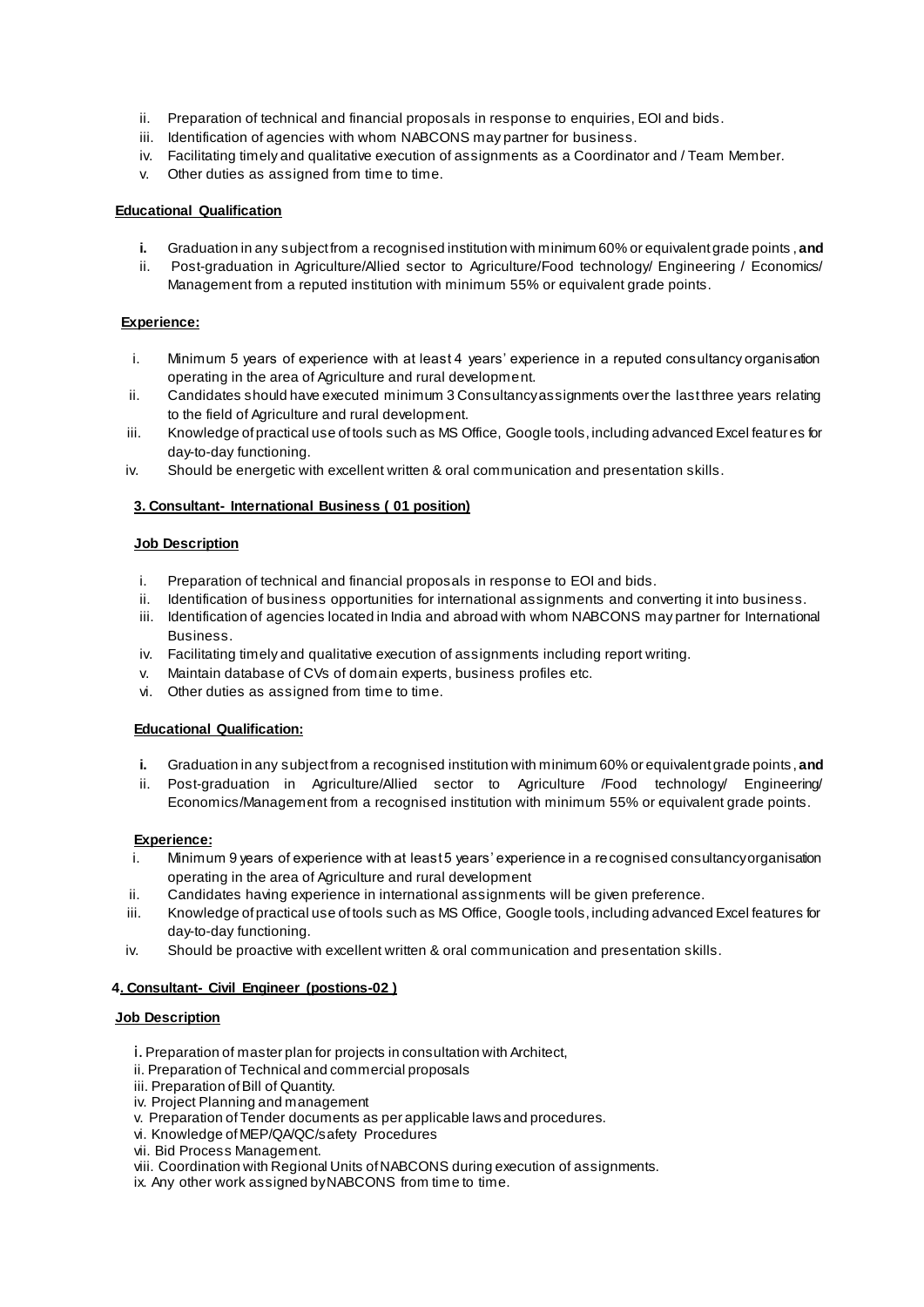### **Educational Qualification and experience**

i. Graduation ( BE/B.Tech.) in Civil Engineering from a recognised Institution with minimum 60% or equivalent grade points .

ii. Post-Graduation in Civil Engineering will be preferable

### **Experience**

i. Minimum 05 years' experience in planning, designing and execution of Commercial projects especially Food Parks, Cold Storages etc.

- ii. Working knowledge of STAAD/E-TABS/AutoCAD.
- iii. Good command over English and MS Office Suite and presentation skills.

# **5. Associate Consultant -GIS( 01 position) Job responsibilities**

- i. Scouting for business and networking with potential/existing clients
- ii. Technical and financial proposal development
- iii. Conceptualizing, mapping, developing, designing, planning, implementing & coordinating RS, GIS and MIS database.
- iv. Image procurement, processing and creation of RS database.
- v. Prepare GIS and MIS based DPR and interactive GIS presentations.
- vi. RS GIS based impact assessments (land use change) of the project interventions.
- vii. Manage and administer relevant software licenses.
- viii. Conduct training programmes on GIS capacity building.
- ix. Information and analysis of GIS/RS Database for management and decision making.
- x. Interacting with Software Developers for GIS based software development.
- xi. Report writing as per requirement of the project.
- xii. Other duties as assigned from time to time.

### **Educational Qualifications**

- i. B. Tech. in GIS / Remote Sensing / Geomatics / Geo-informatics from a recognised institution with minimum 60% or equivalent grade in Graduation
	- **OR**

Post-Graduate / Ph.D. in above mentioned subjects with minimum 55% or equivalent grade.

- ii. Knowledge on use of GIS related hardware and software and its application in Watershed and Natural Resource Management related activities.
- iii. Candidates having Certification on ArcGIS from ESRI shall be preferred.

#### **Experience**

- i. Minimum 3 years of relevant experience working directly with projects on GIS / Remote Sensing / Geomatics / Geo-informatics in organized sector.
- ii. Working experience in GIS tools like ArcGIS, ERDAS Imagine, Autodesk Map 3D, Auto CAD, other open source GIS software, etc.

#### **Remuneration:**

Position wise remuneration for above mentioned posts is as under. TDS will be deducted as per the applicable rates.

| <b>Position</b>      | <b>Consolidated Remuneration</b> |
|----------------------|----------------------------------|
| Senior Consultant    | Rs.1,25,000/- per month          |
| Consultant           | Rs.87,500/- per month            |
| Associate Consultant | Rs.55,000/- per month            |

*(Higher remuneration may be considered in case of highly deserving candidates)*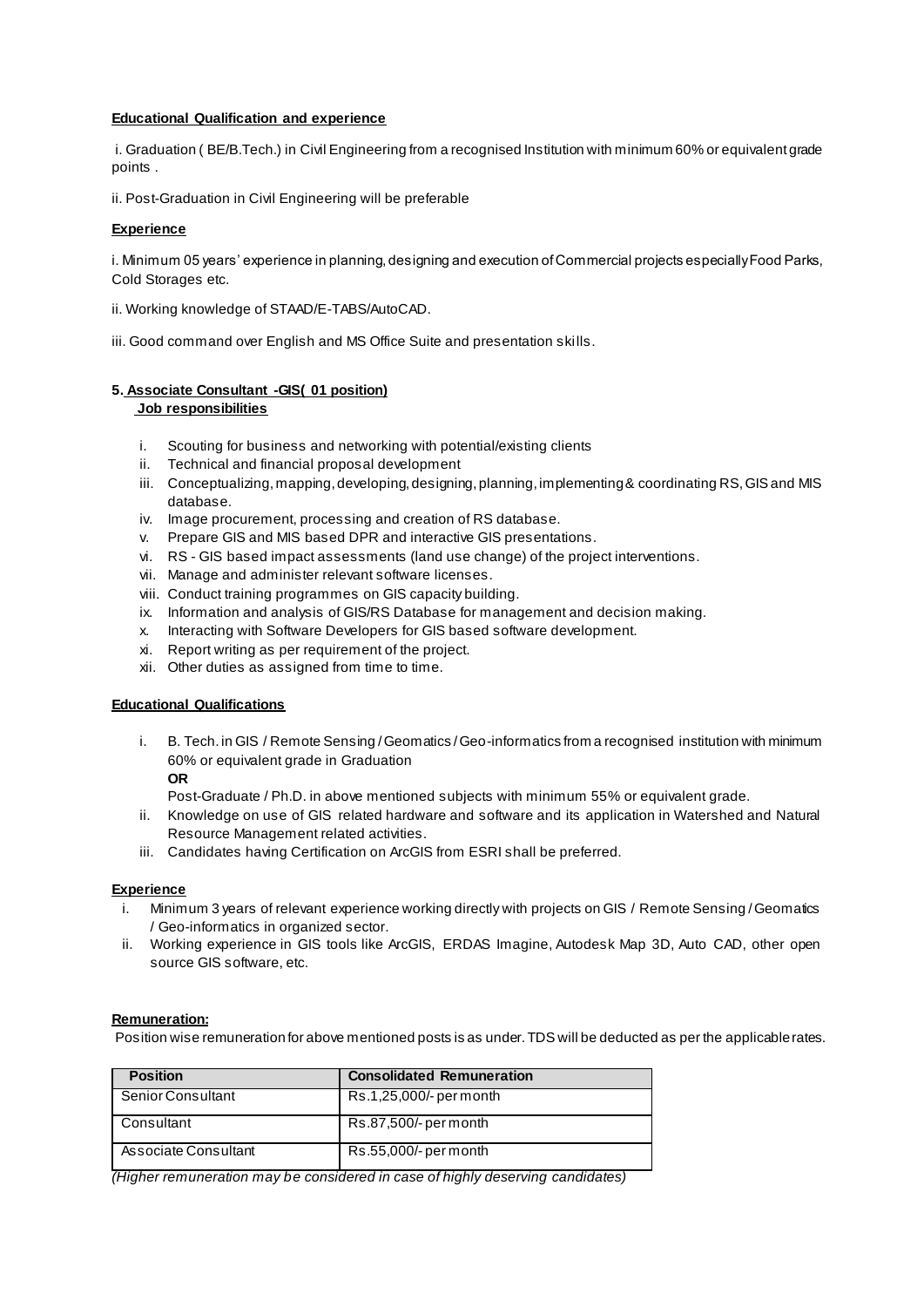### **Other Facilities:**

- i. Lunch and mobile/ internet allowance of Rs.3500/- PM.
- ii. PF and Gratuity as per Company's policy. It may be mentioned that the option for PF is irrevocable and once exercised cannot be changed in future.
- iii. Health Insurance for self and family including dependent parent's upto premium amount of Rs.15000/- per year.
- iv. Candidates are eligible for performance linked annual increment.
- v. Halting / travelling and conveyance during official visits will be applicable as per Company's policy from time to time.
- vi. The staff shall be entitled for casual leave of 12 days and ordinary leave of 18 days (OL can be availed after 01 Year of Contract) during the calendar year during the contract period on proportionate basis provided that not more than their total 06 days casual leave may be availed at a stretch including Saturday/Sunday/Holiday on one occasion, absence beyond above period will be treated without pay.
- vii. The selected would need to make their own arrangements for stay at their place of posting. However, residential accommodation, if available with the Company may be provided on rental basis.

#### **Age:**

| <b>Position</b>         | Age (as on submission of application) |
|-------------------------|---------------------------------------|
| Senior Consultant       | Preferably below 50 years             |
| Consultant              | Preferably below 45 years             |
| Associate<br>Consultant | Preferably below 35 years             |

### **Contract Period:**

Initial contract for one year which may be extended for a further period in block of three years based on periodic performance review, as per extant Company's policy. The contract is terminable with one month notice period from either side at any time during the contract period. However, Company shall reserve the right to relieve your services as per its requirement. Such notice or compensation in lieu thereof shall not be necessary on the part of the company where termination is for misconduct as specified by the company from time to time. Contract may also be terminated if the performance is not found satisfactory.

# **Selection Process:**

- i. The candidates shortlisted as per the eligibility criteria may be subjected to a Drafting skill test, computer skill followed by Personal Interview.
- ii. Place of Interview will be indicated at the time of issuing call letters to the shortlisted candidates.
- iii. Post wise place of posting is indicated in the Section 1. For the post Sr. No. (2), candidates may give option for locations indicated, in order of preference. However, their place of posting would be based on administrative requirements.

### **How to Apply:**

Interested candidates may apply online in the prescribed format within 10 days by clicking on the following links and filling the details therein from 21 June 2019 to 30 June 2019. Applications submitted successfully will only be considered.

| S. No. | Posts                                    | Link to apply                       |
|--------|------------------------------------------|-------------------------------------|
|        | Senior Consultant                        | https://forms.gle/ufrx1ck7PTRzEE3m6 |
|        | Consultant                               | https://forms.gle/aLhQ1sRzjp3UsmrN6 |
| 3      | <b>Consultant-International Business</b> | https://forms.gle/Y7FT88AYRTw3iDnZ6 |
| 4      | Consultant - Civil Engineer              | https://forms.gle/HmP41yeyf4EPGNTv7 |